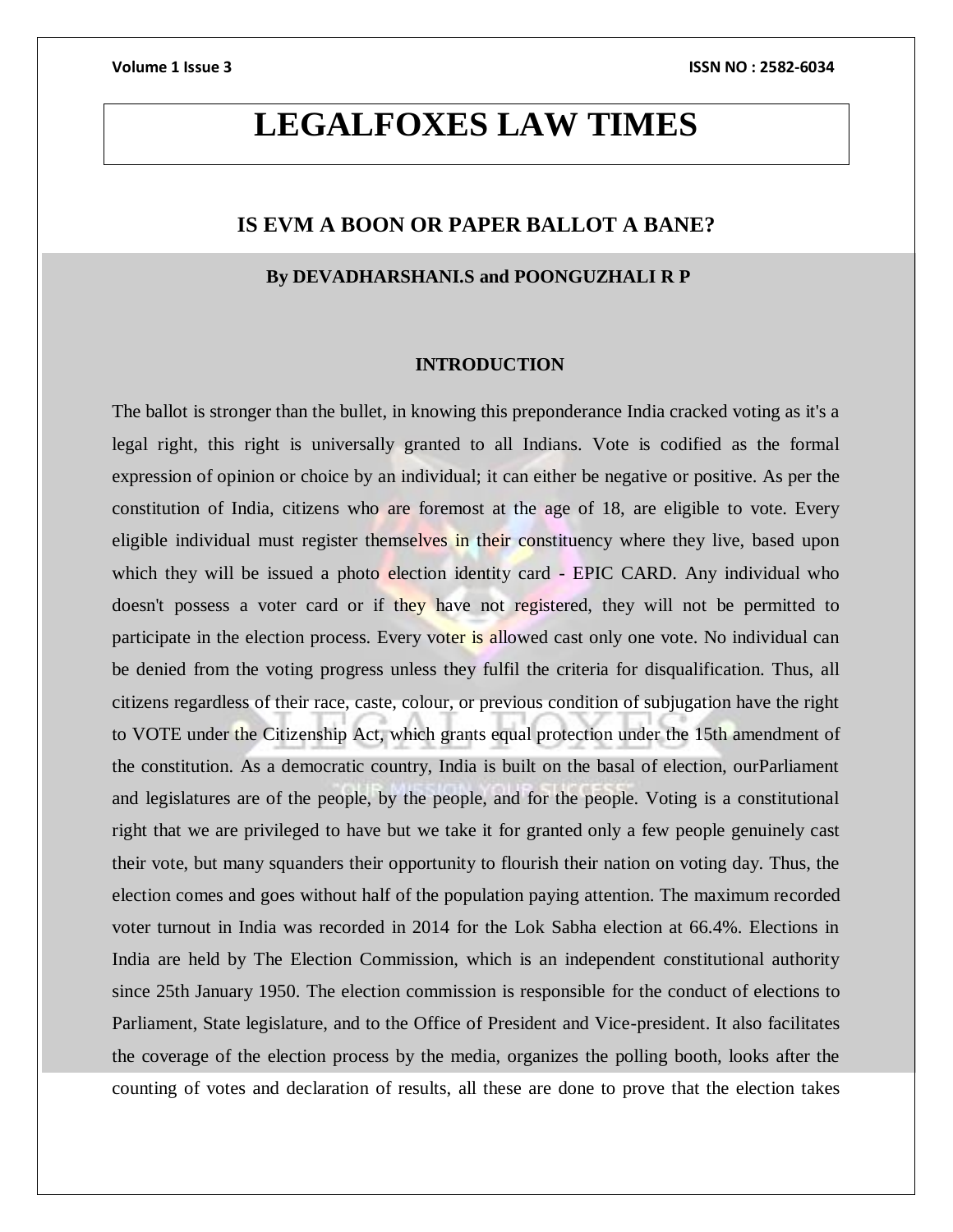place in an orderly, free and fair manner. Cl. (4) OF Article 329-A which was inserted by the Constitution (39th Amendment) Act, 1975 was struck down on the ground that it violated free and fair election and destroyed the 'BASIC STRUCTURE' of the constitution in *Indira Nehru Gandhi* v*Raj Narayan,<sup>1</sup>*As the literacy rate of India improved, the voting age was brought down from 21 to 18 in 1988. Eventually, to counter impersonation, voters' fingers were marked with the iconic indelible ink<sup>2</sup> Soon, one ballot box per contestant was replaced by a single ballot box. As technology made progress Electronic Voting Machines (EVMs) were introduced. VVPAT is being recently used for increasing transparency. The Economic Intelligence Unit while measuring our democracy index gave India's electoral progress a score of 9.17 on 10.

# **PRESENT ELECTION SYSTEM IN INDIA**

India is a sovereign, socialist, secular, and democratic nation. The impression of democracy is picturized through the Parliament and state legislature election tack. The Supreme Court held that democracy is a form of government of the people, by the people and for the people. The parliament embodies the Prime ministers and other Ministers to frame the policy of the government and accordingly they rule the country, India is a coalition of states, it contains a freestanding state legislature for each state. State legislature embodies the Governor, the two houses - Legislative Council and Legislative Assembly. The country is prolonging with 543 parliamentary constituencies, the affiliated democratic republic India compasses with 36 constituent units. The entirety of 29 states and two of nine union territories own their assemblies - Vidhan Sabha, the thirty-one assemblies chalk up with 4120 constituencies.

 $\overline{a}$ 

<sup>&</sup>lt;sup>1</sup> AIR (1975) SC 2299

<sup>2</sup>[RakeshDubbudu](https://citizenmatters.in/author/rakeshdubbudu)*, From Ballot Paper to EVM and NOTA*, a brief history of Lok sabha elections, Citizen Matters, availabl[ehttps://citizenmatters.in/video-ballot-papers-to-evm-and-nota-a-brief-history-of-lok-sabha-elections-](https://citizenmatters.in/video-ballot-papers-to-evm-and-nota-a-brief-history-of-lok-sabha-elections-11052/)[11052/,](https://citizenmatters.in/video-ballot-papers-to-evm-and-nota-a-brief-history-of-lok-sabha-elections-11052/)last seen on 05/04/2020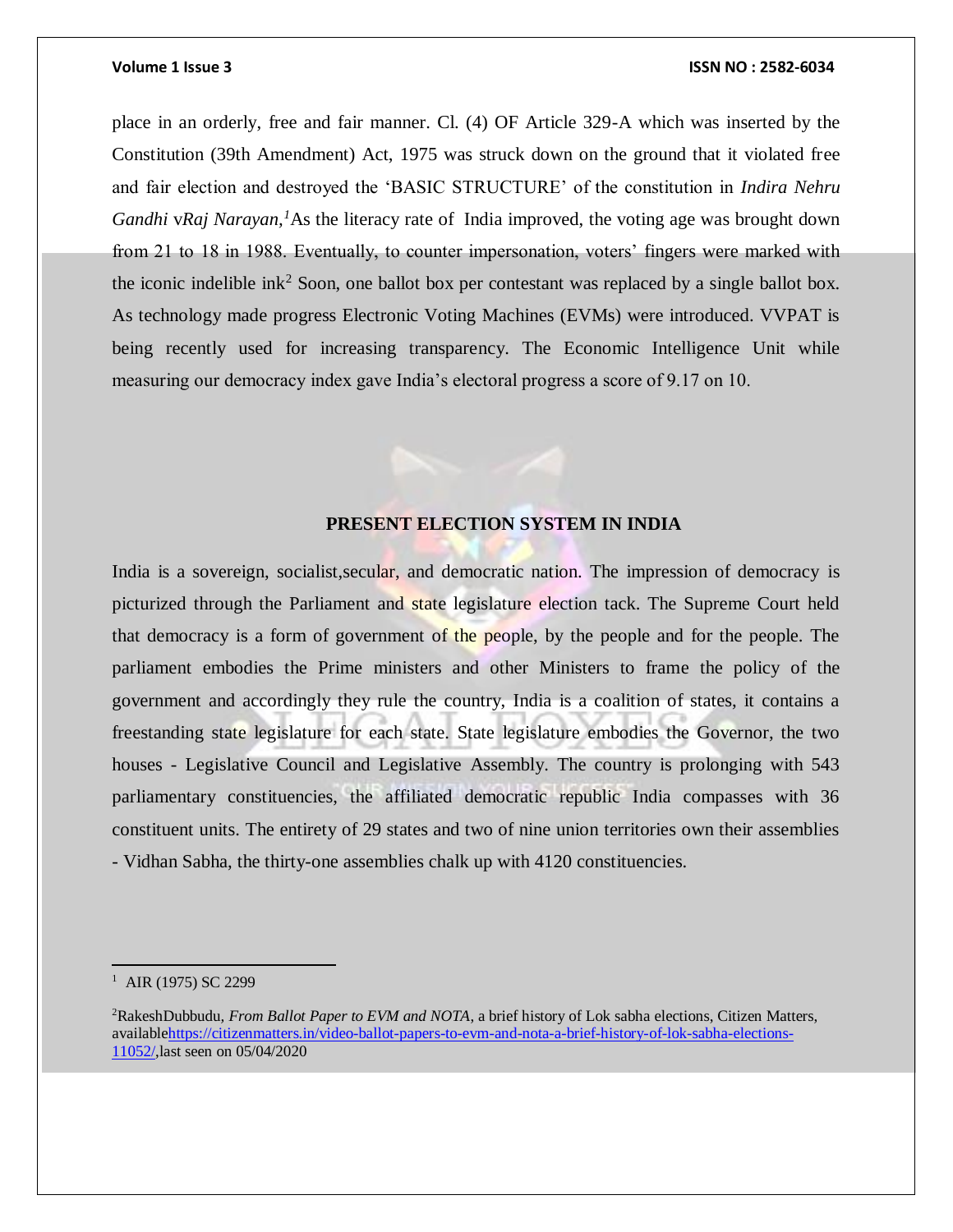# **CONDUCT OF ELECTIONS**

The term election speaks out in modern India through the Indian Council Act of 1909 during the British regime. Democracy took an enormous breakthrough with the First General Election held in 1952 over a four-month.The Elections were held by means of Universal Adult Franchise, all the citizens who have attained twenty-one years of age having the right to vote. This Election was made possible under Article 324 which provided a path for the setup of an 'Independent Constitutional Authority - Election Commission committee, was therefore brought into force from November 26th,1949, whereas most of the provisions were made effective from January 26th,1950. Thus, the Election Commission was formally constituted on January 25th,1950, each day before India became a Sovereign Democratic Republic.

The election process was conducted by using paper ballots. The most important challenge that the Election Commission faced was to ensure a 'Secret and Secure ballot to the overwhelming majority of illiterate voters. They thought that the marking system of the ballot was unsuited for the illiterate voters. Since the voters could not read the name of the ballot or political parties, it had been decided to allot easily identifiable symbols to each of them.

- 1) The commission decided that voters need not mark the Ballot.
- 2) A common Ballot would be issued to all or any voters, with a separate ballot box for straightforward identification.
- 3) The symbol of the candidate would be affixed to the ballot box for easy identification.
- 4) The voter would simply put the unmarked ballot into the ballot box of the candidate of his/her own choice.

The Primary Election commissioner in his First Election Report stated that 'A system had, therefore, to be devised which was suitable to Indian conditions, where illiterate voters could intelligently cast their votes secretly in favour of candidates of their choice. The simplest method seemed to be.

- (1) To assign a separate ballot box for every candidate and,
- (2) To place a special mark on each such box so that the quality of such mark might help the voter in distinguishing between the boxes of various candidates,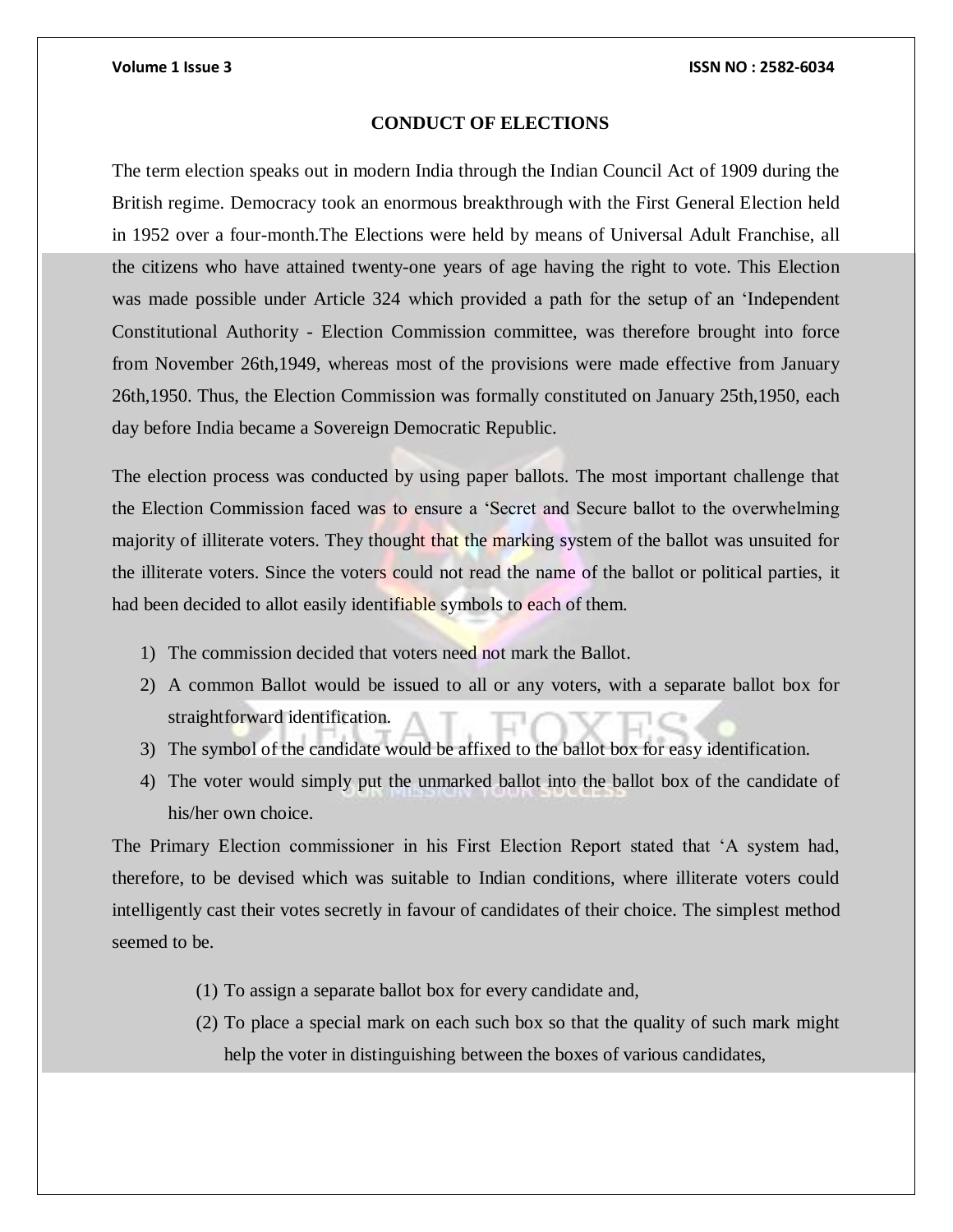- (3) Thus, in casting his vote, correctly by dropping his ballot paper inside the ballot box assigned to the candidate of his choice.
- (4) The ballot paper being a mere token does not require any marking by the voter.'

As a result of this decision, the commission has got to procure a sizable amount of ballot boxes. The specifications were Ballot Boxes were made from 20-gauge steel. They were 8 inches high, 9 inches long and seven ½ inches wide. A slot about Two inches long and ⅛ inches wide was provided for the lid for inserting ballot paper. The boxes were considered 'fraud-proof' because it wasn't ready to insert ballot papers within the box except from the slot made within the lid for this purpose. In all, 8, 16,545 tons of steel were consumed in manufacturing the ballot box. The ballot box was made in two different groups of colours.

- 1) Olive green, meadow green, pale green, and brunswick green House of People.
- 2) Chocolate, mahogany, teak, dark tan, and bronze Legislature of States.

Parliament passed the Primary Act on May 12th,1950 (Representation of People Act,1950) providing mainly for the representation of electoral rolls and Second Act on July 17th,1951 (Representation of people Act 1951) laying down the procedure for the conduct of elections of both the Houses of Parliament and Vidhan sabhas for every state.

Electoral Rolls for constituencies were published altogether by November 15th,1951. The entire number of voters was 17,32,13,635 consistent with the 1951 census. The first general elections to the Lok Sabha and Vidhan sabhas were held between October,1951 and March,1952. The first Lok sabha, consisting of 497 members, was constituted on April 2nd,1952. The first Rajya sabha, consisting of 216 members, was constituted on April 3rd,1952.

At the time of the First General Election in  $1951-52<sup>3</sup>$ . There was a significant outbreak in supplies from Messrs. Bungo Steel Furniture Limited, Calcutta, which affected supplies to the

<sup>3</sup>S.K.Mendiratta,*Electoral Laws of India*, E-PAO, available at [http://e](http://e-pao.net/epSubPageExtractor.asp?src=education.Human_Rights_Legal.Electoral_Laws_of_India_By_S_K_Mendiratta)[pao.net/epSubPageExtractor.asp?src=education.Human\\_Rights\\_Legal.Electoral\\_Laws\\_of\\_India\\_By\\_S\\_K\\_Mendirat](http://e-pao.net/epSubPageExtractor.asp?src=education.Human_Rights_Legal.Electoral_Laws_of_India_By_S_K_Mendiratta) [ta,](http://e-pao.net/epSubPageExtractor.asp?src=education.Human_Rights_Legal.Electoral_Laws_of_India_By_S_K_Mendiratta) last seen on 13/04/2020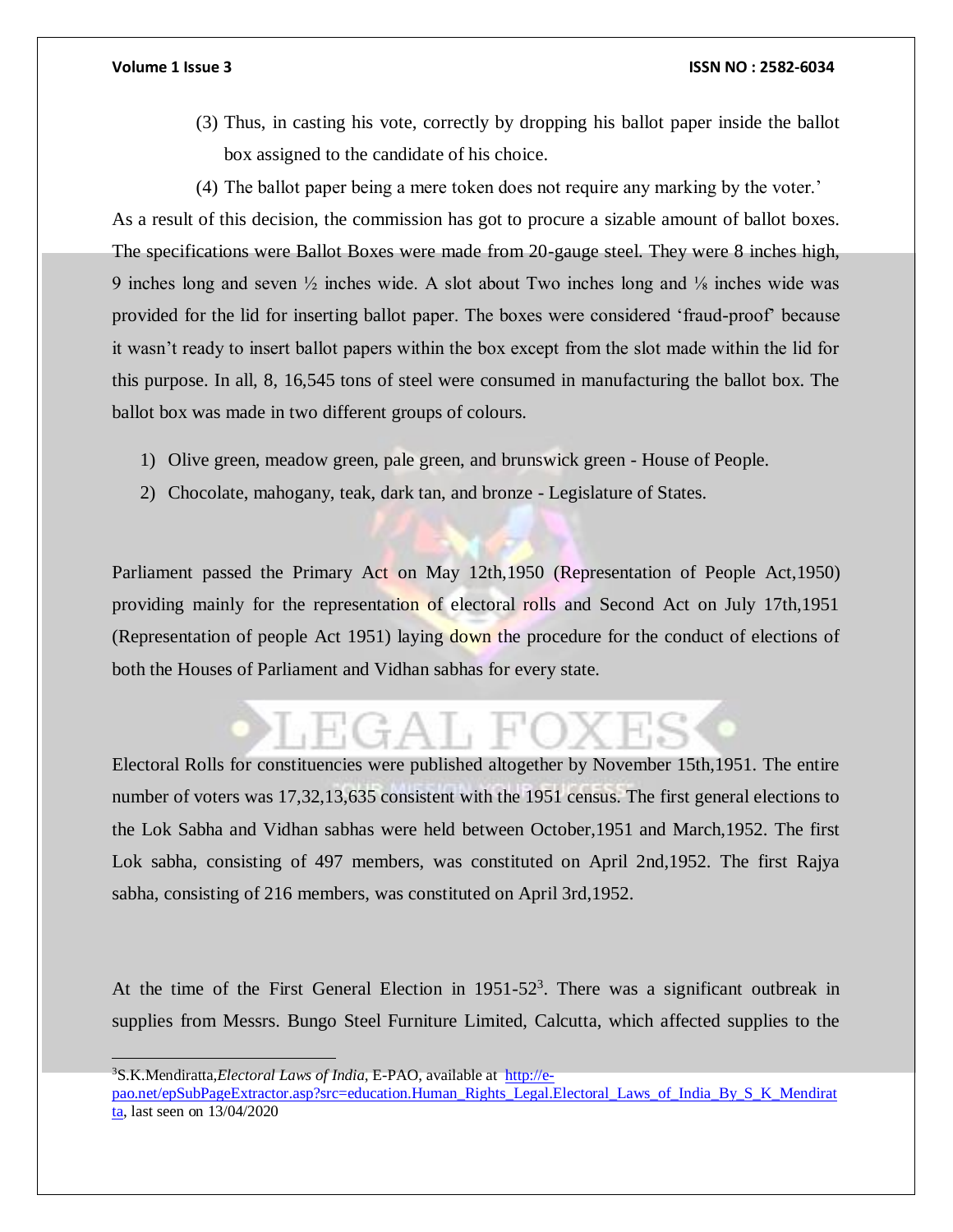State of Madras, Orissa and West Bengal. It had been found within the course of the election that counting of votes in four Parliamentary Constituencies in Madras was delayed due to re-polling. Since there was no time to urge a fresh supply of ballot boxes, rule 34C was added to the Representation of People Rule 1951, enabling Returning officers to line free a sufficient number of ballot boxes even before taking over the counting of votes.

Later, a report was published by the Election Commission, that there was some criticism about the "instability of a number of the ballot boxes". However, all together in such cases it had been found on inquiry that the complaints were either unjustified or had arisen thanks to some Presiding Officers not properly following the instructions for the utilization of the boxes and had not sufficiently secured them after polling. 'TAMPERING OF BALLOT BOXES' was quoted during a few election petitions after the elections. However, in no cases it had been proved that there had been any Tampering with the Ballot Boxes.

The ballot boxes manufactured by.

 $\overline{a}$ 

- (i) Messrs, Godrej & Boyce Manufacturing Co.Ltd. Bombay, Messrs.
- (ii) Hyderabad Allwyn Metal Works Ltd. Hyderabad, and Messrs.

(iii) Oriental Metal Pressing Work, Bombay. Required the utilization of paper seals for securing the boxes against tampering. Paper steals were printed certainly on water-marked papers. The words ELECTION COMMISSION INDIA were closely printed on the seals in pink to make the background on one face of the steal. The exceptional work done by Messrs. Godrej & Boyce Manufacturing Co.Ltd. Bombay, within the manufacture of ballot boxes, was praised in the *Bombay Chronicle* dated 15th December 1951.

Later, the system of unmarked ballot papers and separate ballot boxes ignited fears of 'tampering, booth capturing and manipulation'. This led to the way of 'Marking System of Voting'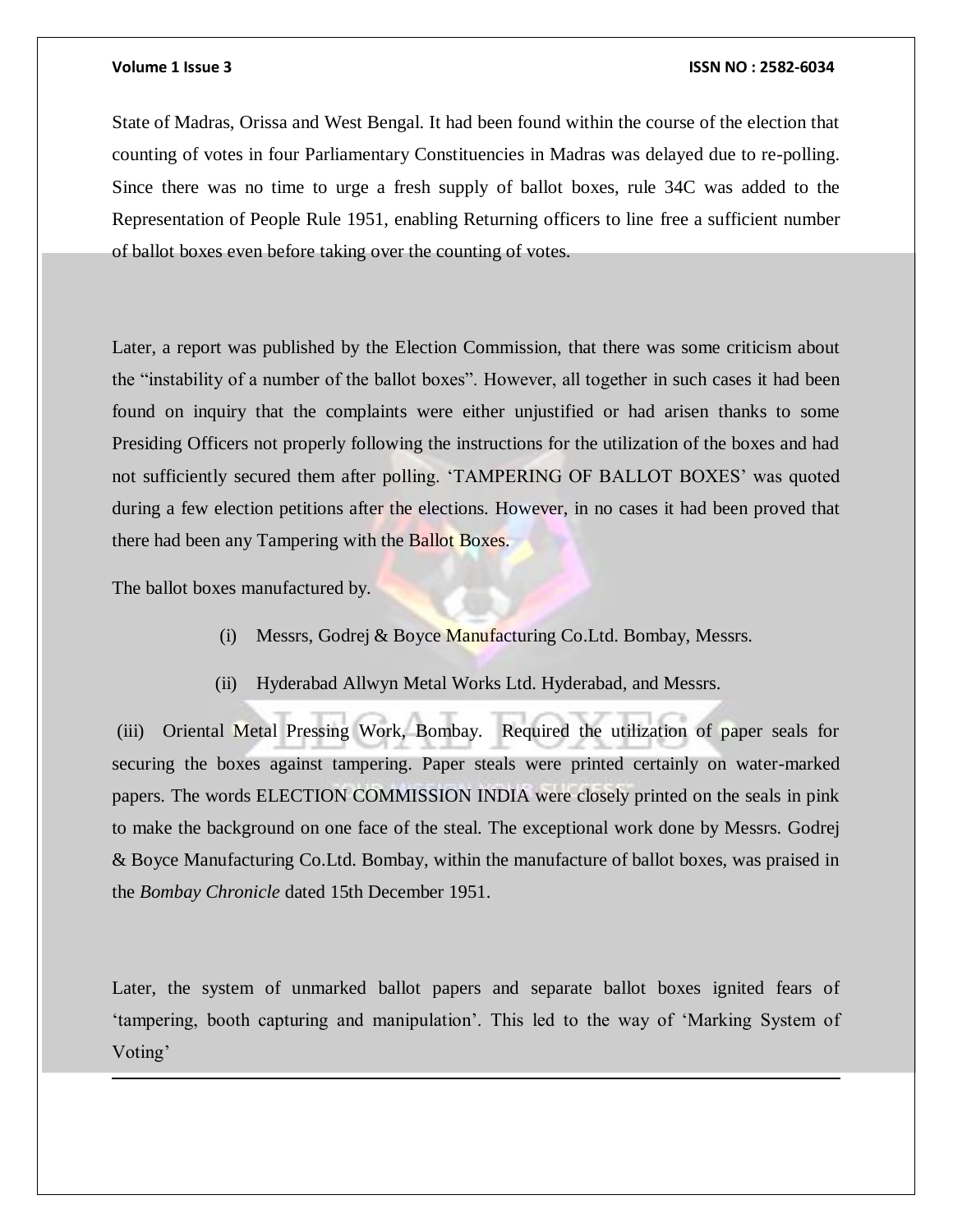### **Volume 1 Issue 3 ISSN NO : 2582-6034**

From the 3rd General Election in 1962 onwards, Under this technique, a standard ballot paper containing the names and election symbols of all contesting candidates is printed on which the voter has got to put a mark with an arrow cross mark rubber stamp on or near the symbol of the candidate of his choice<sup>4</sup>. All the marked ballot papers are put into a standard ballot box. This technique continued till the 1999 Lok Sabha elections.

A legal framework for Electronic Voting Machines in India has evolved through a series of judicial pronouncements. Through an experimental basis EVM started in India in 1998, EVMs faced their first judicial test even before they were used for the first time in part of Paravur Assembly Constituency in Kerala in 1982, but the court refused to grant a stay and permitted the use of EVMs. Later from 2001 paper ballots were completely dislodged by Electronic Voting Machines throughout the country.

To ensure free and fair election the Supreme Court in a case held that the confidence of the voters in the EVMs can be achieved only with the introduction of the "paper trail". Since India is steering to be a techno-democracy, EVMs with the VVPAT system ensure the accuracy of the voting system. With an intent to have fullest transparency in the system and to restore the confidence of the voters, it is necessary to set up EVMs with VVPAT system because the vote is nothing but an act of expression which has immense importance in democratic system<sup>5</sup>. That's how the Electronic Voting Machine with Voter Verifiable Paper Audit Trail paved the way in the Indian Election.

# "OUR MISSION YOUR SUCCESS"

# **ELECTRONIC VOTING MACHINE**

The doctrine of 'one man one vote' and eradication of bogus voting was perked up by the stepping of the Electronic Voting Machine in India. Technical Experts Committee of the Election Commission of India invented the first electronic voting machine, collaboration with the Electronics Corporation of India Ltd. (ECIL) Hyderabad and Bharat Electronics Ltd. (BEL)

<sup>4</sup> Sameer Kumar Atish, *'Evolution of Electoral System in India'* SCRIBD, (2016),available at <https://www.scribd.com/document/294949381/Evolution-of-Electoral-System-of-India/,> Last seen on 22 April 2020

<sup>5</sup> *Dr. Subramanian Swamy vs Election Commission of India* CIVIL APPEAL NO.9093 OF 2013 (Supreme Court, 8/10/ 2013)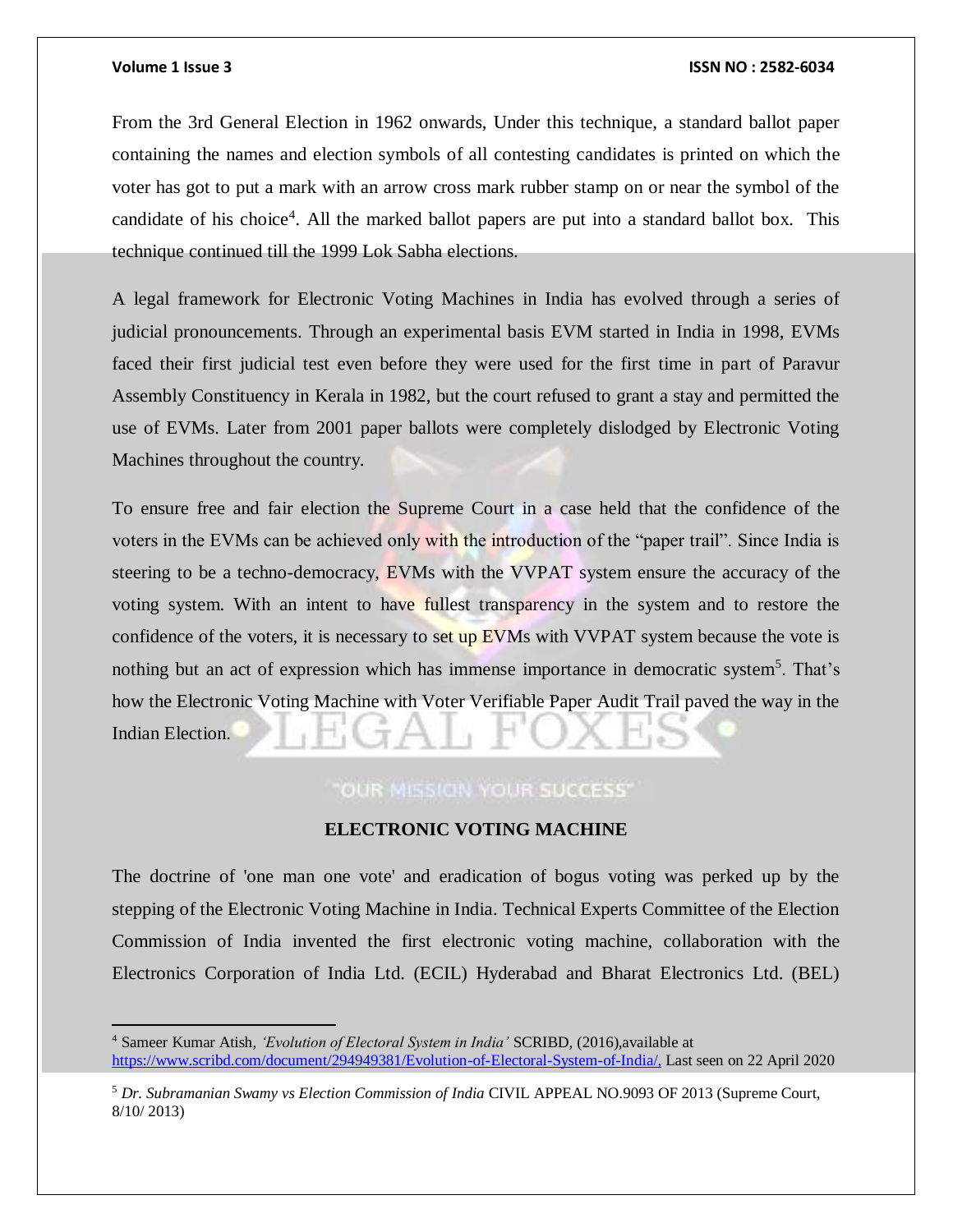Bangalore. EVM was first materialized in the year of 1982 in the north Paravur Assembly constituency of Kerala on a pilot basis, nevertheless, a defined provision of law doesn't exist, the Supreme Court held that it was not open to the election commission to override th[eRepresentation of the People Acta](https://indiankanoon.org/doc/320017/)nd the Rules made thereunder and pass orders directing casting of a ballot by machines in some of the polling stations<sup>6</sup>. Eventually, in 1989, the Parliament amended th[eRepresentation of the People Act,](https://indiankanoon.org/doc/320017/)1951 to fill up a provision concerning the use of Electronic Voting Machines. The aforesaid statute enunciates that, Voting machines at elections. —Notwithstanding anything contained in this Act or the rules made thereunder, the giving and recording of votes by voting machines in such manner as may be prescribed, may be adopted in such constituencies or constituencies as the Election Commission may have regard to the circumstances of each case, specify<sup>7</sup>. After arriving at a consensus in 1998 EVM's were nearly used in 25 legislative assembly constituencies across the state of Madhya Pradesh, Rajasthan, and Delhi. As the days went on EVM was even used in the State Assembly elections of Tamil Nadu, Kerala, Pondicherry, and West Bengal. The 2004 Lok Sabha election was conducted by using more than one million Electronic Voting Machines in all the 543 constituencies.

# **WORKING PROCEDURE OF EVM**

A technology contrived to make the elections process facile and faster is the Electronic Voting Machines. It is a device that is used to record votes which are brought in replace of traditional ballot papers and boxes. EVM has two main components: the control unit and the ballot unit; these two units are connected by a 5m long wire. The control unit is operated only by the polling officers and it is the main unit that controls the functioning of EVM and the place where the data is stored. while the Ballot unit is utilized by the voters to cast their votes. This unit comprises 16 buttons. A button is placed across each candidate and their respective symbols. When there are more than 16 candidates in a constituency an extra ballot can be connected to the port of the first ballot. Likewise, a chain of four ballots can be added to an utmost of 64 candidates. If any of the

7S. 61(A), Representation of the People Act 1951

<sup>6</sup>*A. C. Jose vs Sivan Pillai & Ors* AIR (1984) SC 921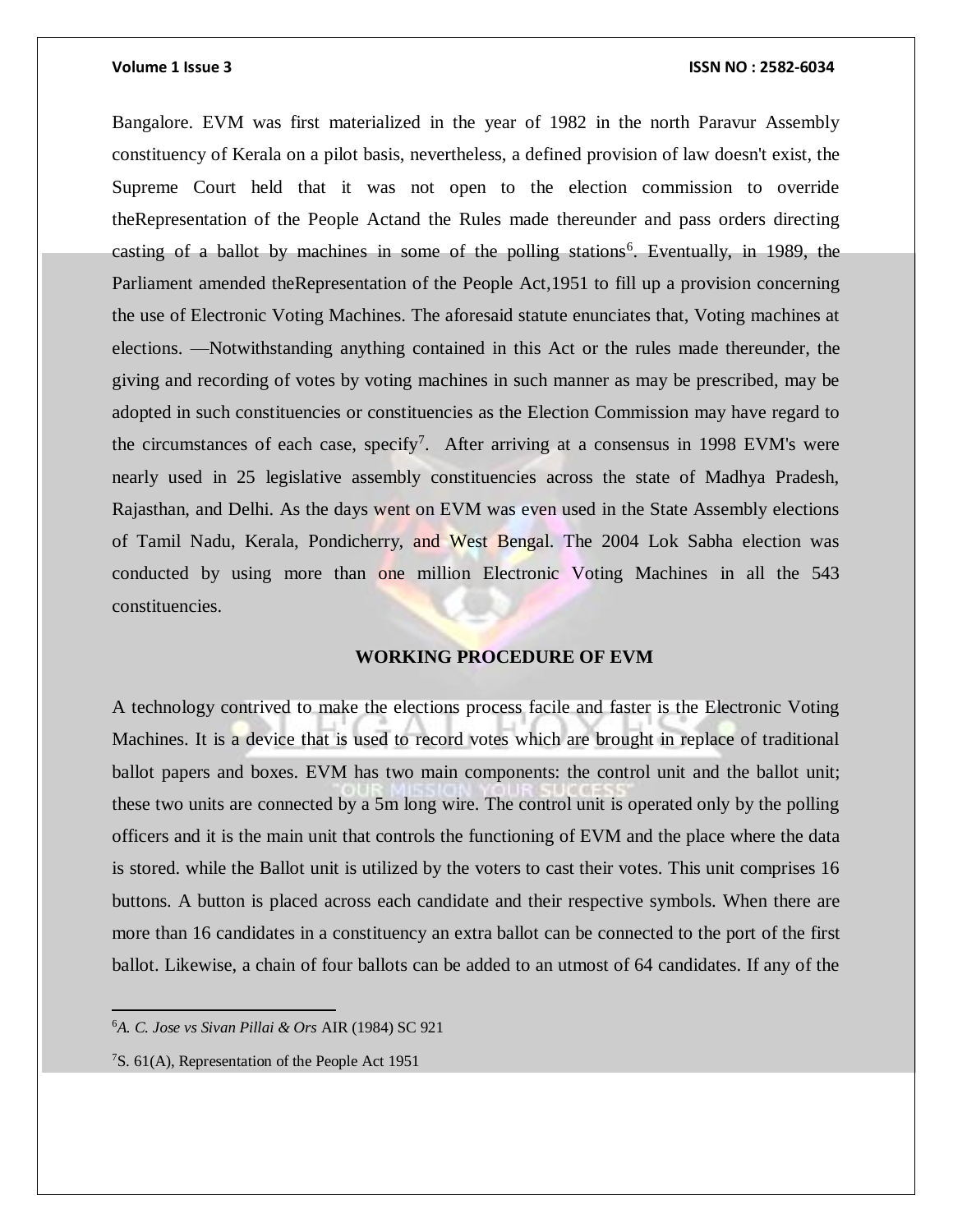### **Volume 1 Issue 3 ISSN NO : 2582-6034**

buttons in the ballot is not in use; it is covered with a masking tab in the unit. The unit position is selected by the four-position slide situated under the ballot unit.

 The control unit consists of a microchip that controls the functioning of EVM. Chip is made on a onetime programmable basis once the chip is burnt it cannot be read, copied, or altered. The data in the ballot unit are transmitted to the control unit which is safely encrypted by a dynamic security code. The Control unit consists of buttons, firstly the Ballot button which allows voting only once. It is operated by the staff at the polling station. Secondly, the Close button is switched on at the end of the polling by the presiding officer so that the EVM averts any more votes, and the EVM's are safely kept in the storage unit. On the day of counting the official's crack, the seal and the result button is released in front of the public. Once the button is released the results are displayed in the control unit. In this way, the total no. of votes is calculated and the candidate who gets the majority number of votes is declared as the winner.

As technology became advanced the people came to perceive more about the Electronic Voting Machine. This ultimately leads to the defects in EVM come to light due to which people started showing opposition towards the Electronic Voting Machine. Subsequently, the Election Commission of India introduced a newly well-advanced machine called the voter-verified paper audit trail (VVPAT). This machine helps the voters to verify their votes are cast as intended, by generating a slip that shows to whom they voted. VVPAT slips are kept sealed and it is also counted on the day of public counting with the monitoring of Returning Officers and observers. VVPAT was first used in the 2013 by-election in the state of Nagaland. Later from 2019 it was started using in Lok Sabha assembly elections.

The Electronic Voting Machine used in India is a very innovative and unique application. "EVMs in India are unique and quite different from EVMs employed in other nations like the United States. Rather than large, expensive, complex, and computer-like systems, the Indian machine is praised for its simplicity, inexpensiveness, and efficiency<sup>8</sup>. The main facet of the EVM's is the accuracy, votes once cast cannot be altered and the possibility of invalid votes is reduced. Democracy of India is maintained as EVM allows only eligible voters to vote and only

**<sup>8</sup>**M. Herstatt and C. Herstat,*India's Electronic Voting Machines (EVMs): Social construction of a "frugal" innovation,* TUHH working paper series, 86, working paper number TUHH/ WP/ 2014/ 04, Maastricht University; Hamburg University of Technology (2014)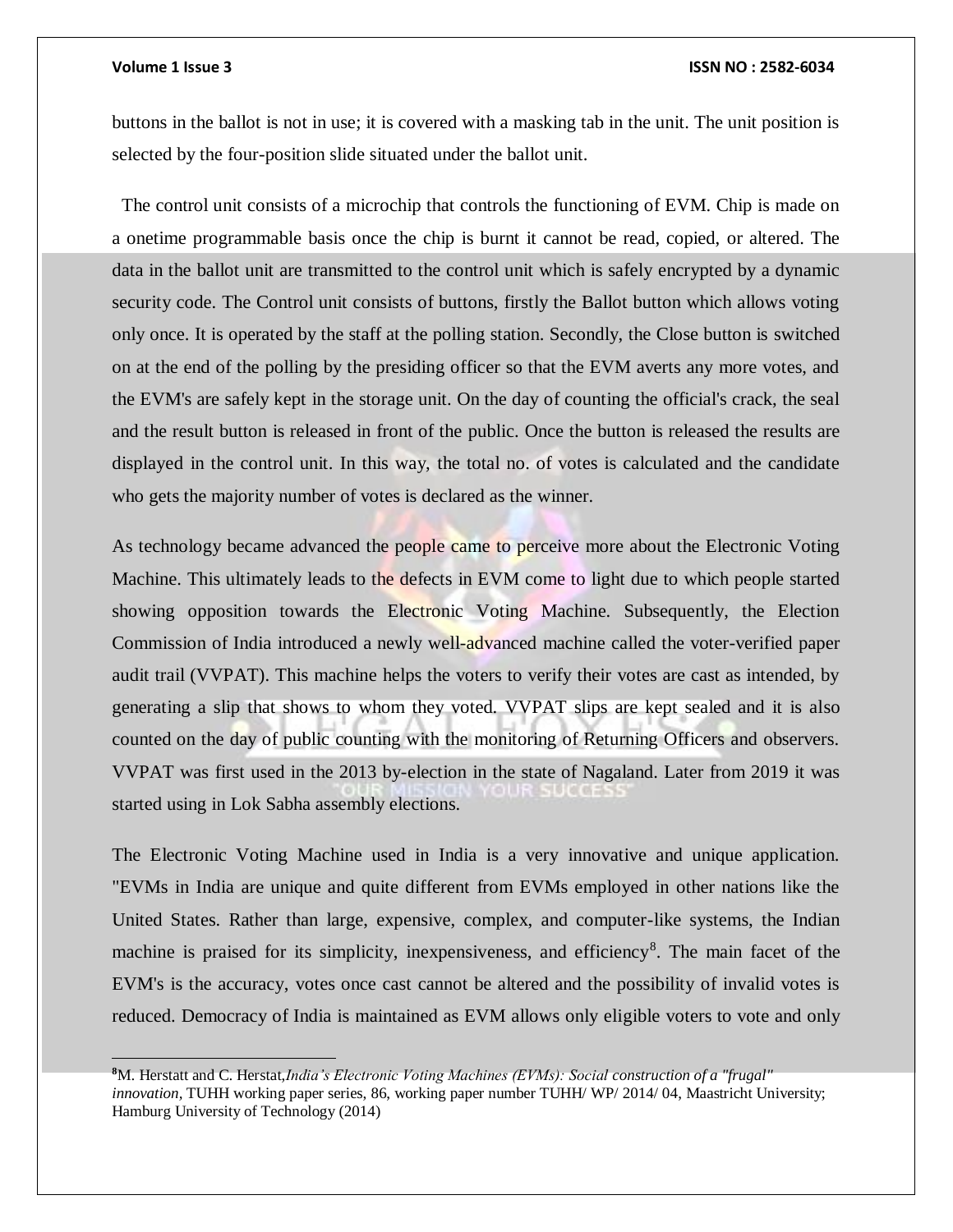one vote can be cast by a person. Another aspect of EVM is it is not time-consuming, as the counting process is easier, faster, and effortlessly verifiable. The EVM's can resume voting when any inconvenience is caused in the polling stations. Thus, EVM has many advantages still some drawbacks persisting in EVM makes it unsuitable for a democratic country like India.

# **PROBLEMS PREVAILING IN EVM**

Voting is a civic sacrament; it is an opportunity for every citizen to select their representative to look after the welfare of the state and to fulfil the necessity of the people. To conduct the election our country uses the apparatus called the Electronic Voting Machine. EVM is studied with the ambit of the Information Technology Act which states that "electronic record" means data, record or data generated, image or sound stored, received or sent in an electronic form or microfilm or computer generated microfiche<sup>9</sup>This even covers the Electronic Voting Machine dealt in section 61A Representation of People Act. To cast votes we use the digital signature i.e., fingerprints from this it can be stated that "affixing [electronic signature]", with its grammatical variations and cognate expressions means the adoption of any methodology or procedure by a person for the purpose of authenticating an electronic record by means of [electronic signature]<sup>10</sup>. Thus, from the aforementioned facts, it can be concluded that EVM is an electronic document.

Every case as a loophole likewise every machine is prone to errors, no machine is made without an infallible correspondingly EVM's are also prone to hacking as it is referred to as a computer system. Hacking is either done by physical tampering or by remote attacks over the internet. Rigging and tampering of the voting machine at the time of polling or counting would constitute an offense. As Indian EVM's have many loopholes regarding security it is easy for the hackers to manipulate. Hacking is done in many ways; one of the methods used is the cracking of the source code of the chip in the Control unit and replaced with code of their choice through which they can gain access to the Electronic Voting Machine. Another method employed is the manipulation of programmable logic devices (PLD) present in the Ballot unit. It is done with a simple logic

 $\overline{a}$ 

<sup>9</sup>S. 2(t), Information Technology Act 2000

<sup>&</sup>lt;sup>10</sup>S. 2(d), Information Technology Act 2000,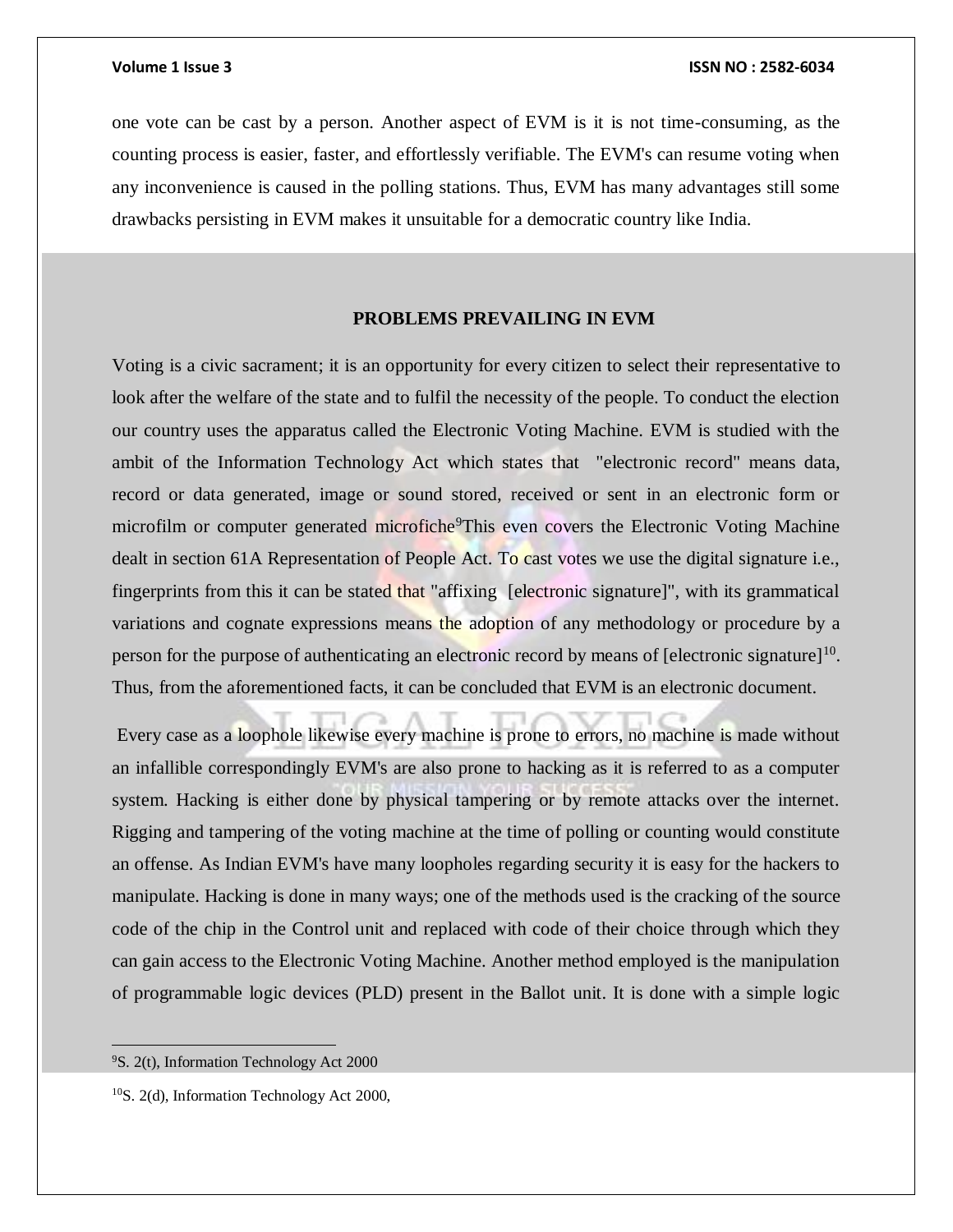analyser when the candidates press the button, logic is sent by the PLD to the chip in the control unit which in turn writes in the two EEPROMs in the control unit. This logic can be easily cracked and to be replaced with a new logic that shapes the results<sup>11</sup>. These two methods are performed before the elections. A plan used to manipulate the election results after the polling is by attacking the EEPROMs present in the control unit where the votes are recorded. As these EEPROMs are less secure and the program used is very popular it can be easily manipulated.

Election Commission of India says that EVMs are built with highly profiled software and the source code is maintained secretly, what if the microcontrollers manufactured are hijacked? There is a huge level of possibilities because firstly the microcontrollers are manufactured by the Foreign companies, the M/s Microchip, USA and Microchip, and Renesas, Japan, and they are been shared with the secret software because the source code can be blended permanently on a one time programmable- read-only memory( $\text{OTP-ROM}$ )<sup>12</sup>. From this, it is implied the Indian EVM manufactures will not be able to check the software in the chip, only the working of EVM can be examined.

The probability may be zero but the probability of detecting malicious software in an EVM should not be zero because if a malignant software injected along with a chip it cannot be detected as it is based on the OTP-ROM. Due to which the whole election is switched. Election Commission of India does not examine the EVM; they order the Indian manufacturers to deliver the apparatus directly to the state. The Chief Electoral officer checks only the functioning of the EVM and certifies them.

# **OUR MISSION YOUR SUCCESS'**

Trojan horse is a program which when interpolated with the chip along with source code either manipulates the entire election results or part of the results is manipulated. The oneness of the Trojan is that it disappears once the task is completed. A strong security system is to be maintained to circumvent the problems of Trojan.

The EVM's are not only misused by the software it is even forged through the hardware that is by the way of using fake parts. One of the essential parts is the microcontrollers in which the

12Ibid at 137,138

 $\overline{a}$ 

<sup>&</sup>lt;sup>11</sup> G.V.L.N. Rao, *Democracy at Risk! Can we trust our Electronic Voting Machine?*, 174(1<sup>st</sup> ed., 2010)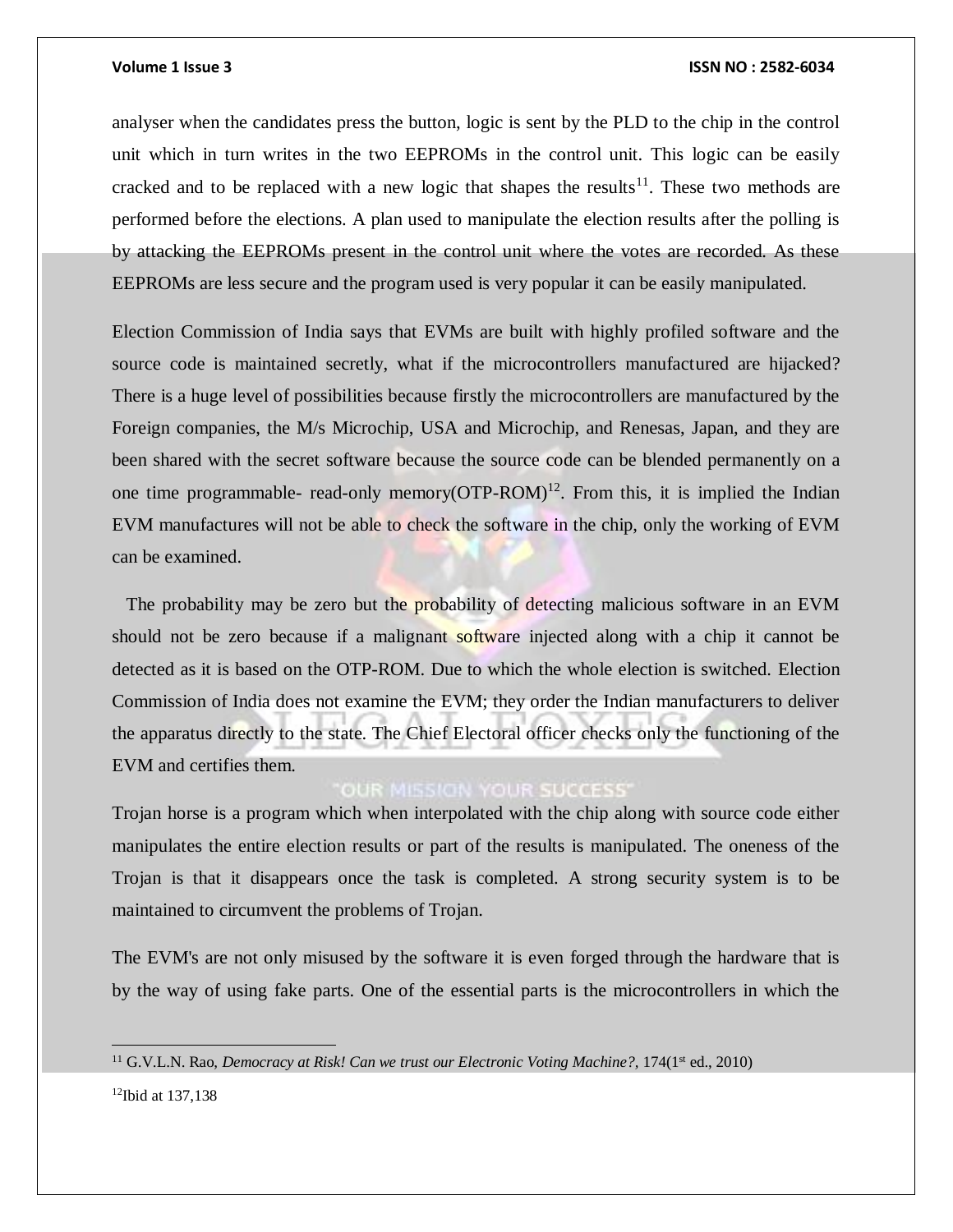### **Volume 1 Issue 3 ISSN NO : 2582-6034**

source code is embedded. Generic microcontrollers 8.0 are used in EVMs and it can be easily faked because it is commonly used in many appliances like a washing machine and many other appliances and these are easily available in the local markets for low prices. The same make once found the required software is fused and inserted to the EVM. Neither the chip only is forged, the motherboard, EEPROMs, and the whole machine are replaced with duplicate products and there is no chance of identifying it as the EVMs that work normally with forged ones.

Manipulation of EVM is not through external features alone; the insiders are also equally engaged. The insiders are members of the election commission, technicians of the manufacturing industry, and the other private and government agencies<sup>13</sup>. These people have permission to enter the polling stations and cannot be denied unless any allegation is present. How insiders are involved in fraud? What will they gain through tampering the votes? One of the major possibilities is through the human weak chain i.e. receiving personal benefits from a person of well-placed sources and helping them fixing the election. Another possibility is private professionals are engaged to check the working of EVM before elections in which some of these members are associated with political parties. The insiders can hack the EVM by using a jumper in the wire which passes between the ballot unit and the control unit.

India is a home for many religions, cultures, and languages. As there exist many languages, most of the languages are still unaware. Likewise, the technology is still not widespread in remote areas, so the people hesitate to cast their vote in the Electronic Voting Machine. Nirmal Ho a tribal from Palamau district has not voted in EVM as he is more scared of EVMs than Maoists. The elderly man said to the IANS, I am afraid of technology, I have never been to school nor his forefathers then how would I vote in an EVM?

**<sup>13</sup>**Dr. K.S. Lisam, *How can Electronic Voting Machines (EVM) be manipulated*?, Kangla Online,available a[thttp://kanglaonline.com/2012/03/how-can-electronic-voting-machines-evm-be-manipulated/l](http://kanglaonline.com/2012/03/how-can-electronic-voting-machines-evm-be-manipulated/)ast seen on 21/04/2020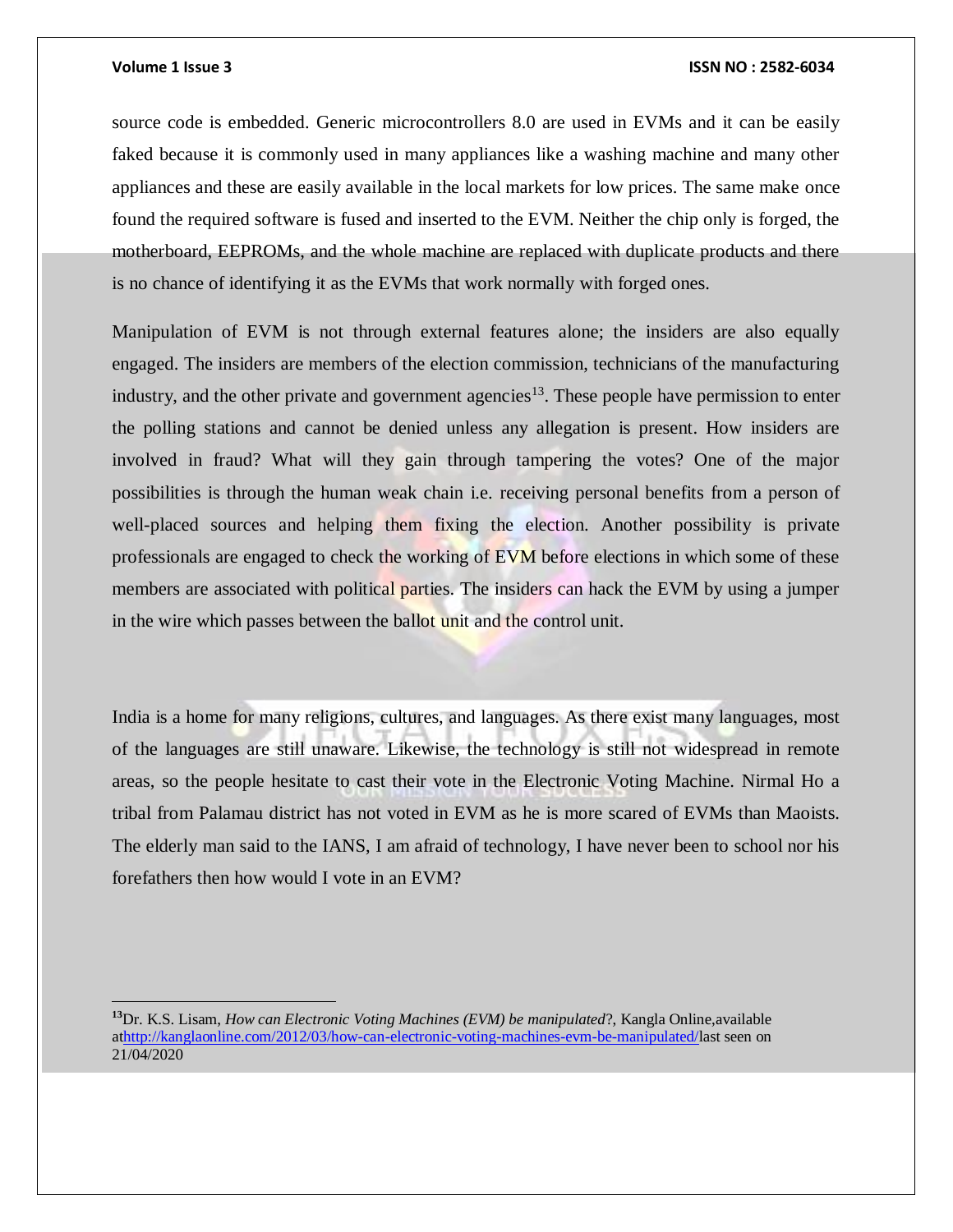An essential element of voting is assurance. People should have an assurance whether they have voted for the candidate to whom they wished; however, it lacks in the case of EVM. The voters in Tamil Nadu have faced many problems with EVM one of the common query is when the voters cast the vote for one party while light flash on other party and another problem encountered is the no beep sound is heard after pressing the button ormultiple beep sounds been heard which creates suspicions in the mind of people.

Mistakes are common in the same way it should have a way to rectify. Similarly, in election counting errors takes place but there is no possibility of recounting in EVM. This is a major drawback due to which the results of the election can be changed completely.

As there subsist many problems in EVM various allegations are made by the political parties and many countries like USA, Germany, etc. have encountered these problems and made a way to the use of paper ballot to overcome from the mistake. So, is it essential for our country to make use of an apparatus facing these many defects and allegations.?

'A mistake isn't a mistake unless it is can't be put right' so in order to rectify from that major fault it is essential for our country to find a way that is transparent, verifiable, and accountable **OUR MISSION YOUR SUCCESS'** method to conduct election.

# **ALLEGATIONS ON EVM BY POLITICAL LEADERS**

Democratic questions arose when EVM stepped into India through The Election Commission. In 2009 after the electoral defeat of BJP a demand to abandon the use of EVM was set before. Later in the 2014 elections, these critics of EVM stipulated the paper ballot back into the electoral system.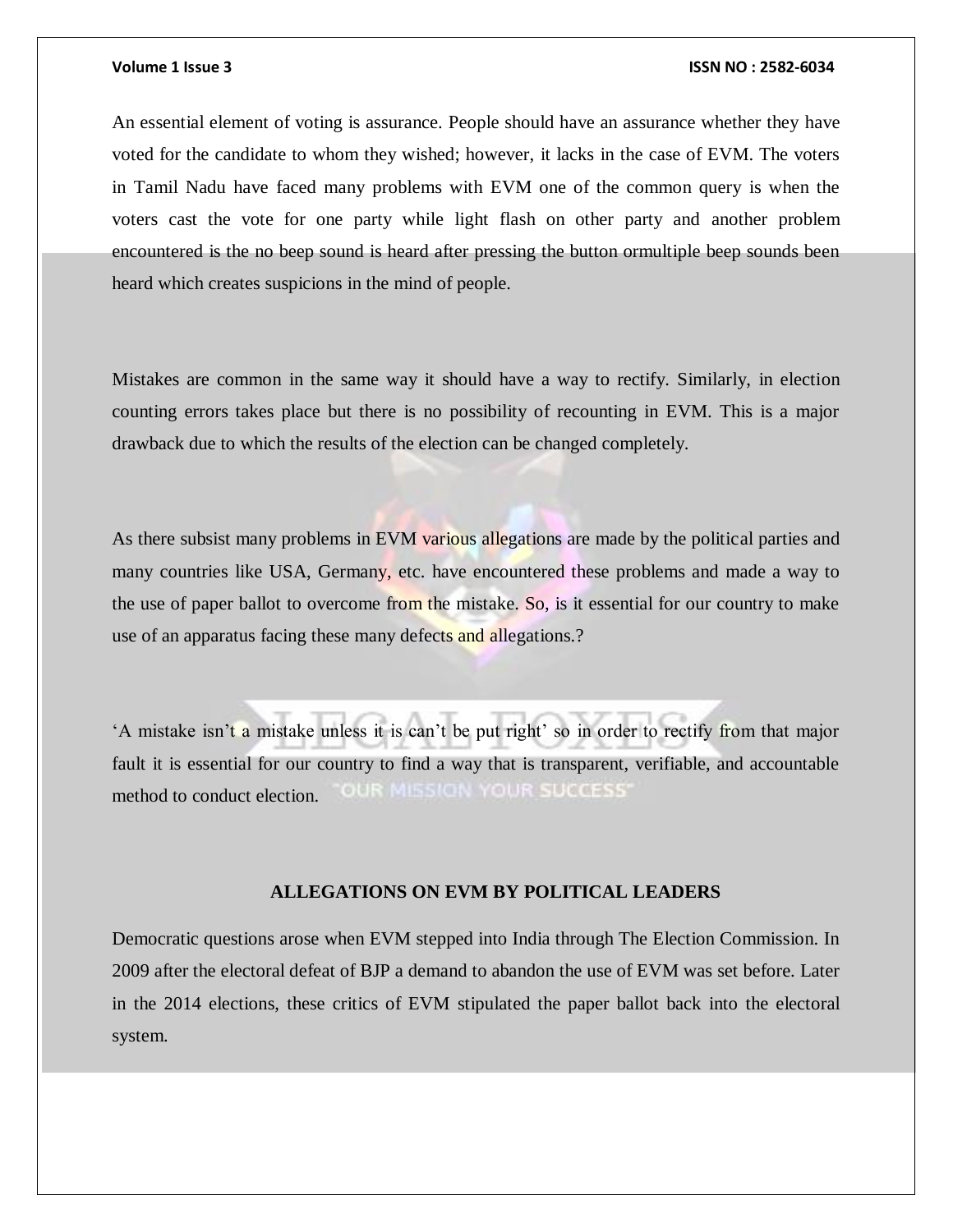$\overline{a}$ 

### **Volume 1 Issue 3 ISSN NO : 2582-6034**

Many questions were raised by the Delhi Chief Minister Mr. Arvind Kejriwal in his tweets on twitter."Why are these stories ascribed to 'sources'? How credible are they? Why hasn't EC issued any formal statement? Or is it just a plant? Has anyone actually seen any official statement from CEC? Am trying to get it since evening. Is this news correct?" he said in a series of tweets. 14

BJP along with many political parties demanded that the system should revert to paper ballots. In 2017 after the results of the Assembly elections This issue made a comeback in five states. This patch the call for paper ballots came from the opposition side of the political spectrum, with the Congress and AAP leading the charge. In the Chhattisgarh and Madhya Pradesh Assembly elections, several allegations were faced. Experts revealed that saying EVMs are "absolutely tamper-proof will not be accurate.

 In order to criticize the system several political parties, including the Bharatiya Janata Party (BJP) and the Indian National Congress (INC) have taken turns. Instead of EVMS, the reintroduction of ballot papers was suggested by senior BJP leader LK Advani. During the 2014 elections, Kejriwal's Aam Aadmi Party (AAP) was one of the political parties who cried foul over EVM tampering.

The Electronic Machine Voting existing in India is prone to several errors and has faced much opposition from the public as well as political leaders. Is it essential to have an EVM which affects the Democracy of the country?

### **COUNTRIES REFUSED THE USE OF EVM**

 A manifold of countries has suspended the use of Electronic Voting Machines because of the lack of transparency and verifiability. The USA is the world's largest democratic country, which

<sup>14</sup>*Electronic Voting Machine and its history with India: Controversy over EVMs malfunctioning, rigging allegations are not new,* Firstpost, available a[t https://www.firstpost.com/india/electronic-voting-machine-and-its-history-with](https://www.firstpost.com/india/electronic-voting-machine-and-its-history-with-india-controversy-over-evms-malfunctioning-rigging-allegations-are-not-new-5939961.html)[india-controversy-over-evms-malfunctioning-rigging-allegations-are-not-new-5939961.html,](https://www.firstpost.com/india/electronic-voting-machine-and-its-history-with-india-controversy-over-evms-malfunctioning-rigging-allegations-are-not-new-5939961.html) last seen on 28/04/2020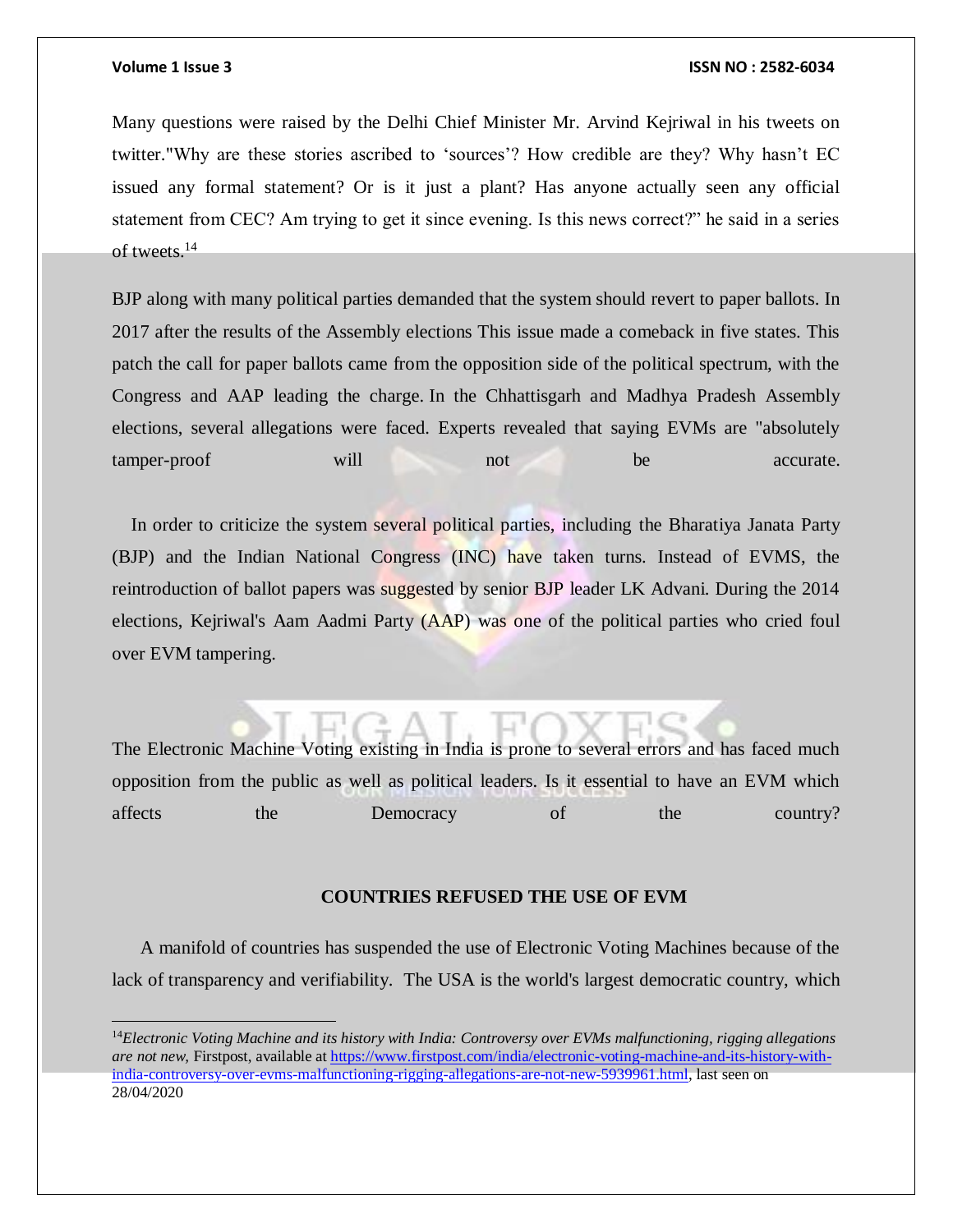still adheres to paper ballots. Initially, in the early stages, Americans conducted the elections by calling their preferences in public. After the American revolutionary war, the country moved on to the use of the secret ballot. Still, now the Americans did not abandon the practice of paper ballots as they feel it is further secured and cost-efficient compared to the e-voting. US Election Assistance Commission Chairman Tom Hicks says that the primary reasons paper ballots are used in most states are security and voter preference. Voter Verified Paper Audit Trail (VVPAT) is currently used in some states of the USA.

# **GERMANY**

Germany started the trial of Electronic Voting Machines in 1998, manufactured by the Dutch company NEPDAS. As the Electronic Voting Machine received much propitious feedback in the first trial, EVM was used in Presidential elections. In 2005 German elections nearly 2 million EVMs were utilized.

A petition was filed by two persons challenging the scrutiny of elections and the use of Electronic Voting Machines in elections as unconstitutional. The German Federal court held that use of Electronic Machines as unconstitutional. This decision was taken by considering the "principle of public nature of election". Every person must know the process behind the conduct of elections. The EVM was ruled out because the people are unaware of the fact where their votes are stored, and software used in the EVM. while in the paper ballot the working is transparent, and the votes are retractable.<sup>15</sup>

### **NETHERLANDS**

**OUR MISSION YOUR SUCCESS'** 

The Netherlands adopted the Electronic Voting Machine in 1996. It was welcomed by the local authorities, as the EVM reduced the mistakes in the election process and lessened the working staff in polling stations, and the people also started accepting the EVM. As time flies the problems in EVM came to light. In 2006 in the Netherlands, a pressure group called "We Don't Trust Voting Computers" upheld the security flaws in voting machines<sup>16</sup>. The head of this

a[thttps://trustthevote.org/blog/2009/09/02/electronic-voting-banned-in-germany/l](https://trustthevote.org/blog/2009/09/02/electronic-voting-banned-in-germany/)ast seen on 27/04/ 2020 <sup>16</sup> Ryan Paul, *Netherlands says "nee" to electronic voting*, Ars Technica, available at [https://arstechnica.com/2008/05/netherlands-says-nee-to-electronic-voting/,](https://arstechnica.com/2008/05/netherlands-says-nee-to-electronic-voting/)last seen on 26/04/2020

<sup>15</sup> John Sebes, '*Electronic Voting Banned In Germany*, Trust the Vote Project, available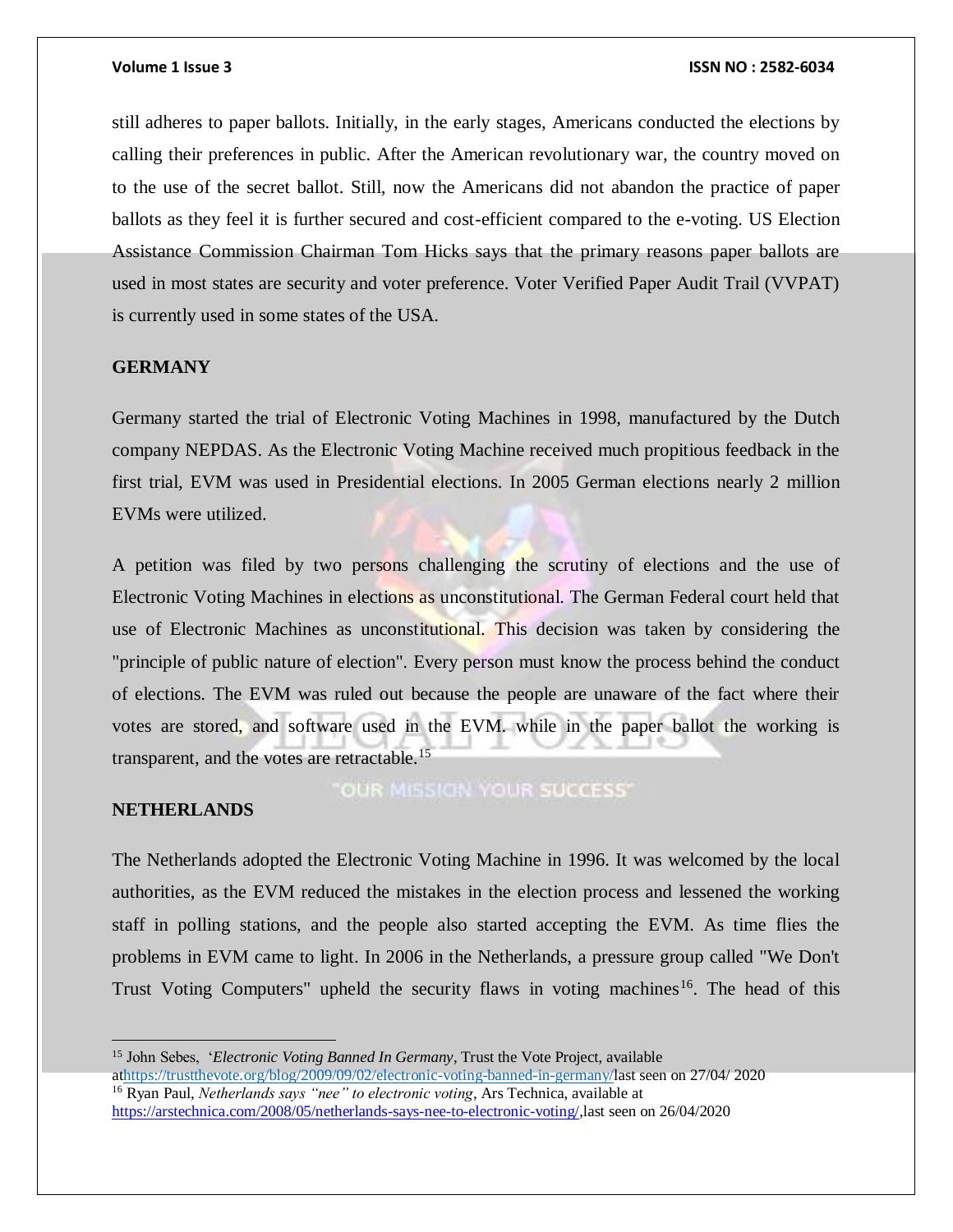organization Rop Gonggrijp a hacktivist conducted a live telecast, demonstrating the vulnerabilities present in the  $EVM<sup>17</sup>$ . From the preceding facts, the Dutch government decided not to adopt the Electronic Voting Machine and thereby to follow the traditional paper ballot system until a new alternative is invented. In the later period, the government said, ratifying new equipment is a huge investment compared to the pencil and ballot votes.

# **IRELAND**

 The Rise of Electronic Voting Machine started in Ireland in 1999 by Noel Dempsey, who commissioned a test to check the feasibility of e-voting. In 2002, general election EVM was introduced on a pilot basis in the constituencies of Dublin North, Dublin West, and Mea. From the victory of the 2002 election, Martin Cullen initiated a scheme to precede the EVM in all elections. A campaign was introduced against the use of EVMs as it is less secure and the absence of paper verification results. So, the Government established a commission to examine the Electronic Voting Machine. In 2006 the commission said that by updating the software the Electronic Voting Machine would be feasible. Defending the EVM President Bertie Ahern, expressed the view that with some modifications to protect the security of the system it could still be implemented. "Otherwise, this country will move into the 21st century being a laughing stock with our stupid old pencils<sup>18</sup>. In succeeding years, the Ireland government scrapped the use of Electronic Voting Machines and decided to bring back the practice of paper ballots in 2007 elections. The primary reason for banning the EVM is a lack of trust, the electorates did not like a machine recording the votes and the other reason is the EVMs are high OUR MISSION YOUR SUCCESS in investment.

Other countries which also prohibited the use of Electronic Voting Machine

- Kazakhstan relinquished the usage of EVM in 2011.
- Italy banned EVM usage in 2009,

<sup>&</sup>lt;sup>17</sup>Supra 11, at 112

**<sup>18</sup>** Stephen Collins, "Rise and fall of Irish e-voting: a brief but expensive history", Irish Times(24/04/2009),available a[t https://www.irishtimes.com/news/rise-and-fall-of-irish-e-voting-a-brief-but-expensive-history-1.751993,](https://www.irishtimes.com/news/rise-and-fall-of-irish-e-voting-a-brief-but-expensive-history-1.751993) last seen on 28/04/2020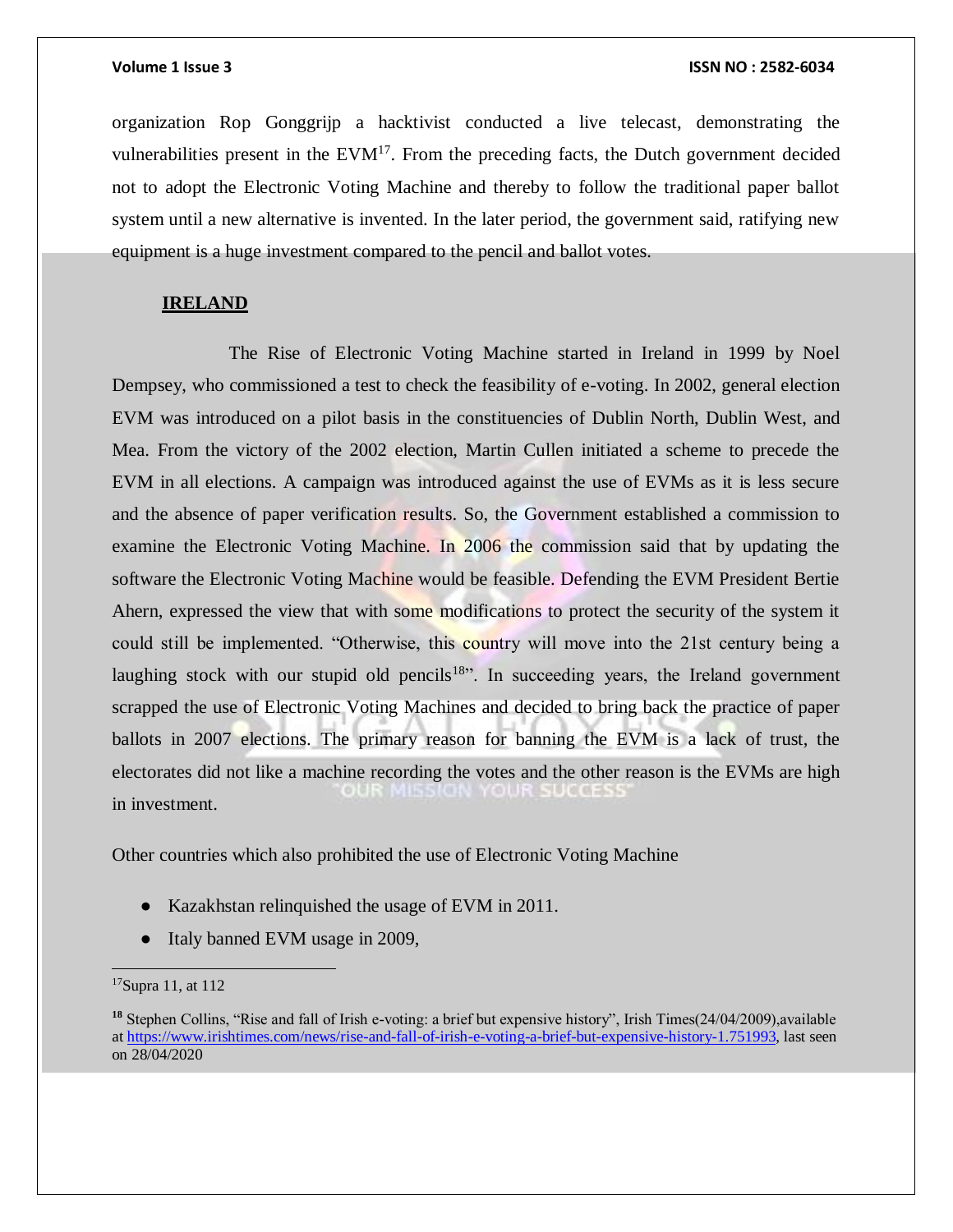- Romania trialed it for a limited period in 2003,
- From 2007 EVMs were used only for central counting of ballots in Scotland,
- Finland operated EVM for the first time in 2008 but, a review in 2016-2017 concluded against internet voting where the risks were overvalued, thus EVM was abolished.

# **LISTOFCOUNTRIESUTTEREDTHEUSAGEOF EVM**

- Cuba
- Dominican Republic
- **El Salvador**
- Guatemala
- Honduras
- **Jamaica**
- Nicaragua
- Trinidad and USA
- Bolivia
- Guyana
- Paraguay
- Uruguay
- Algeria
- Angola
- **Benin**
- **Botswana**
- Burkina Faso
- Chad
- Côte D'Ivoire

LEGAL FOXES<sup>.</sup>

"OUR MISSION YOUR SUCCESS"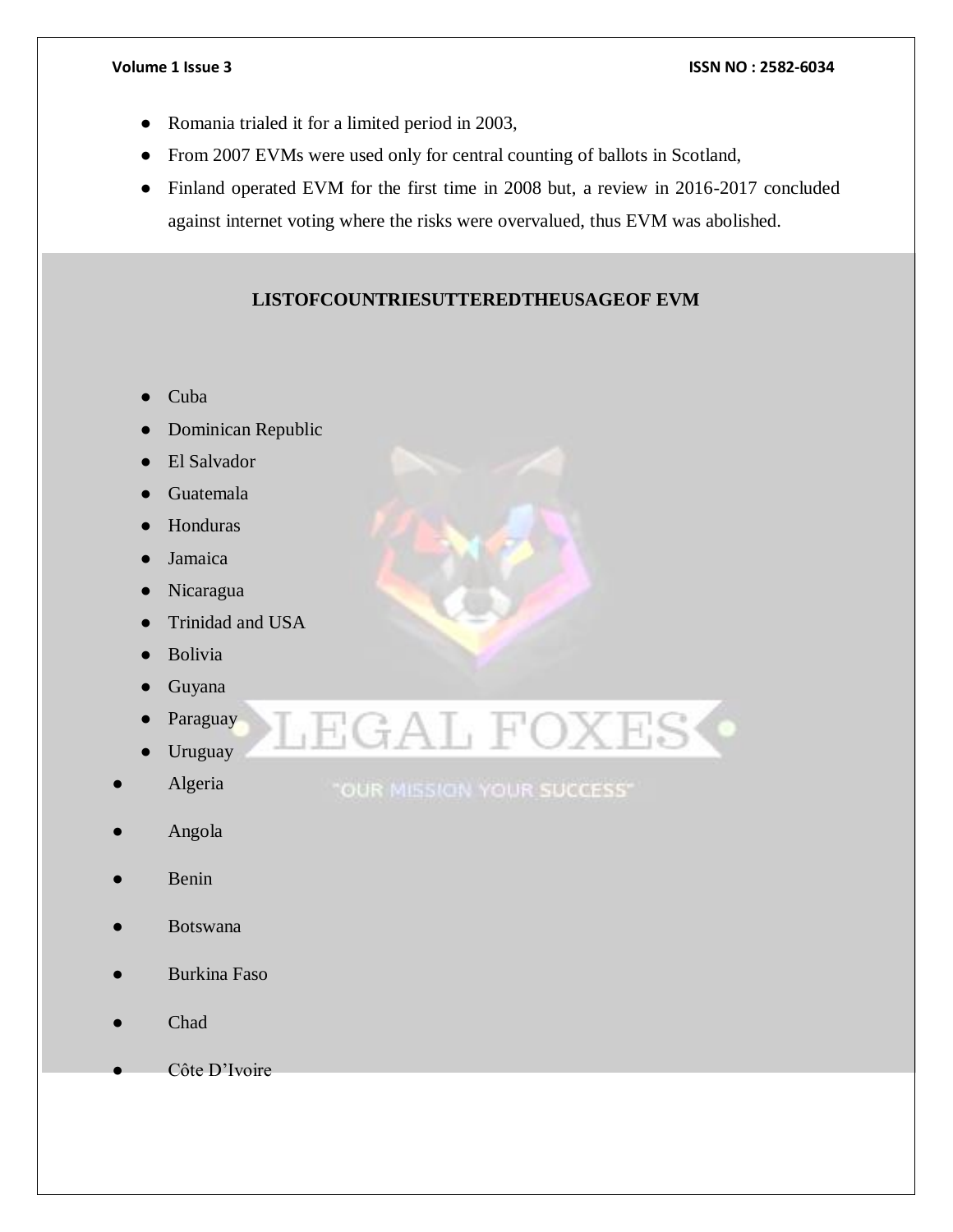- Ethiopia
- Ghana
- Guinea
- Kenya
- Lesotho
- Liberia
- Madagascar
- Malawi
- Mali
- **Mauritania**
- Mauritius
- Mozambique
- Niger
- Nigeria
- Rwanda
- Senegal
- Sierra Leone
- South Africa
- Tanzania
- Togo
- Tunisia



**EGAL FOXES** 

"OUR MISSION YOUR SUCCESS"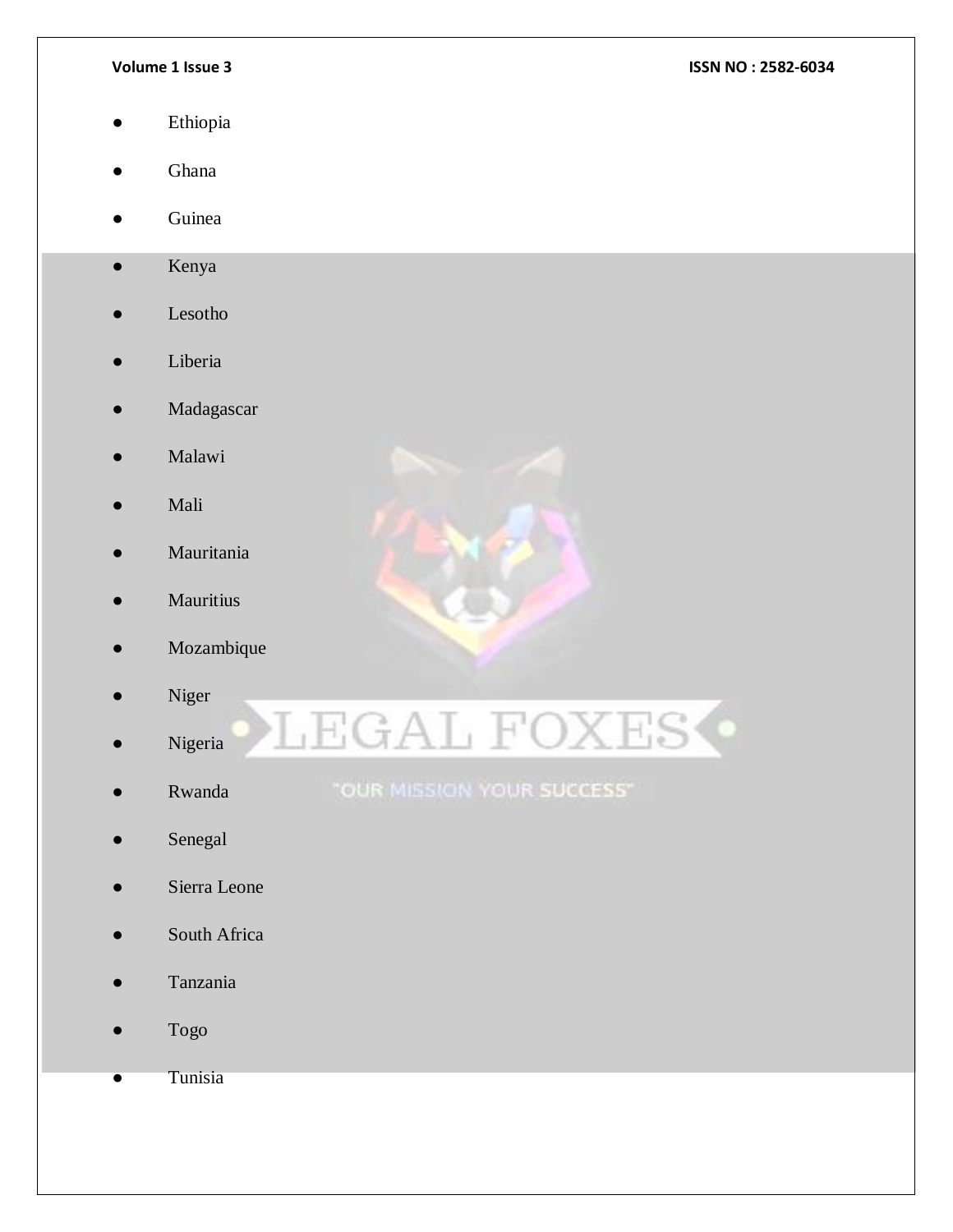- Uganda
- Zambia

 $\triangleright$  **ASIA** 

- Afghanistan
- **Bahrain**
- Cambodia
- Hong Kong
- Indonesia
- Israel
- Kyrgyzstan
- Malaysia
- Maldives
- Myanmar
- Nepal
- Pakistan
- Singapore
- South Korea
- Sri Lanka
- Taiwan





# "OUR MISSION YOUR SUCCESS"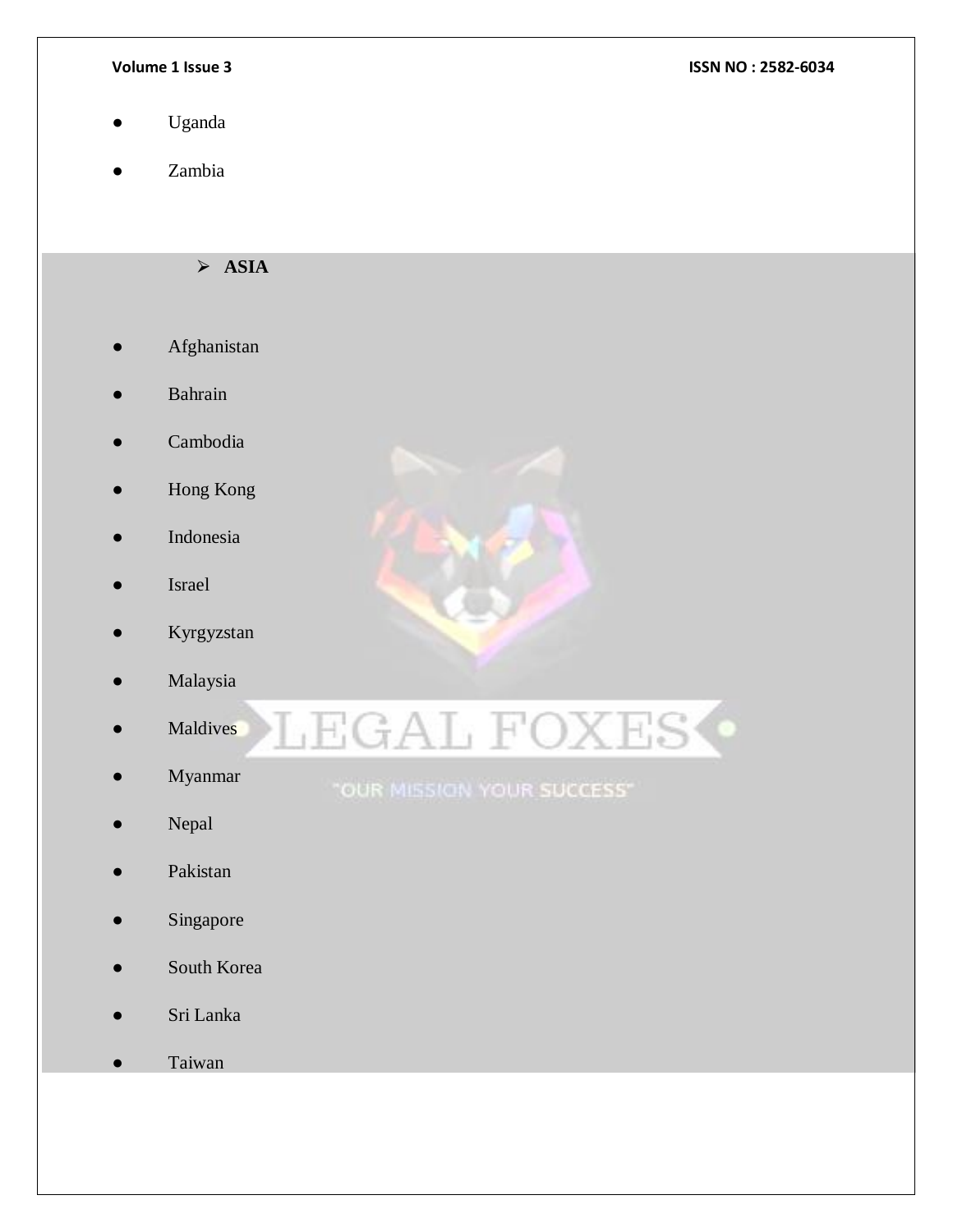- Thailand
- Timor-Leste
- Turkey
- Vietnam
- Yemen

⮚ **AUSTRALIA AND OCEANIA**

- **New Zealand**
- Papua
- New Guinea

⮚ **EUROPE**

- Albania
- Austria
- Belarus

"OUR MISSION YOUR SUCCESS"

**EGAL FOXES** 

- Bosnia and Herzegovina
- Croatia
- Cyprus
- Czech Republic
- **Denmark**
- **France**
- Georgia
- Germany
- Greece
- Hungary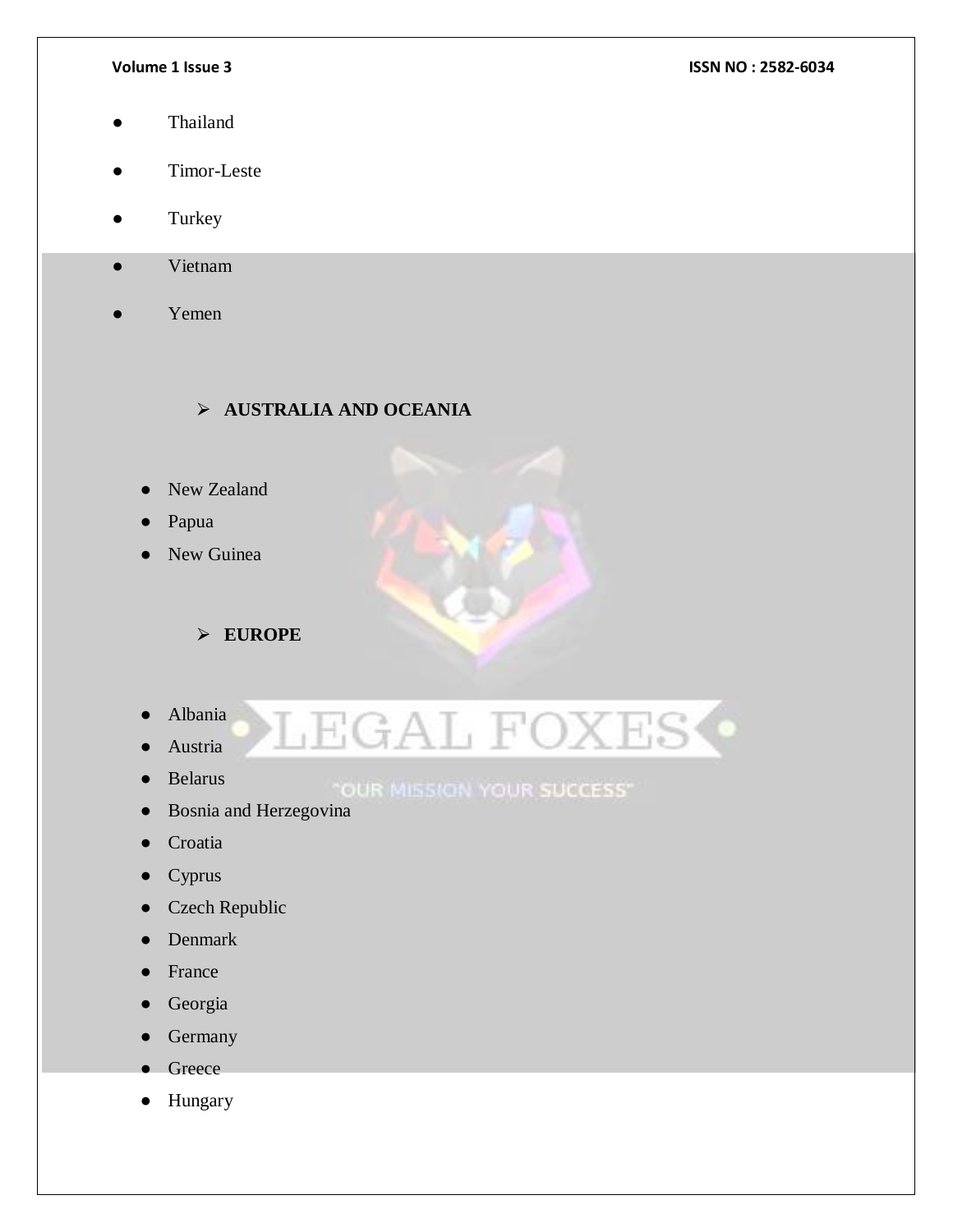- **Ireland**
- Latvia
- Lithuania
- Luxembourg
- Macedonia
- Moldova
- **Netherlands**
- Northern Ireland
- Norway
- Poland
- Portugal
- **Romania**
- **Russia**
- **Scotland**
- Slovakia
- Slovenia
- Spain
- **Sweden**
- **Ukraine**
- United Kingdom
- Wales

**"OUR MISSION YOUR SUCCESS"** 

AL FOXES

 "Whether EVMs Fare Better Than Paper Ballots on Transparency, Verifiability, and Secrecy?" A civil society initiative called VeTA (Citizens for Verifiability, Transparency & Accountability in Elections)question still remains unanswered. Pervasive many countries (as mentioned above) follow the paper ballot system rather than EVM. The major security flaw made about EVM's malfunctions and manipulation possibilities were simply answered by neglecting. Nearly 31 countries around the world utter the usage of EVM. The scamming of paper ballots is highly impassable. A free and fair election is fundamental for elections, anything infringes that should be evaded. Guile in elections is not the same as a fraud in the e-commerce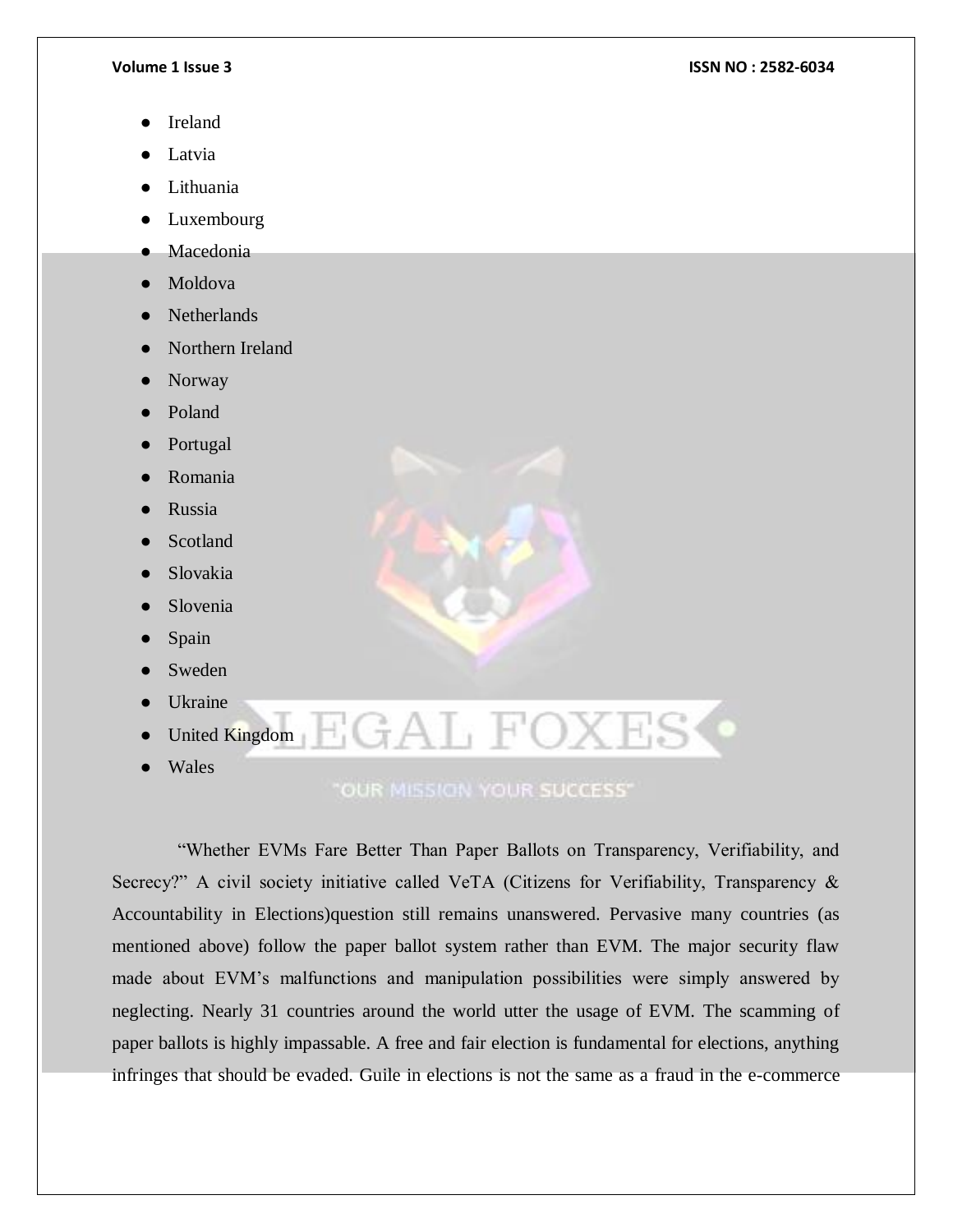sector, if the voting system is not shielded, the entire nation will be in the clutch of an undeserved leader.

# **CONCLUSION**

Method of voting is as historic as election, mainspring from 'show of hands' in 508 B.C. 'Kudu olai' in 920 A.D, later on ' Manual marking of ballots', during the 1990s 'Electronic Voting Machines' enrolled itself in this election system. The challenge of conducting a free, fair, and smooth election in India is formidable. Nearly 834 million voters are present in India, it's a country with geographical diversity, socio-economic variability, the vast gaps in information, knowledge perception wherein the election officers and workers tackle a colossal goal. Electronic Voting Machines originated to overwhelm from the bogus voting and to make the counting process quicker and facile. But it ultimately leads to many problems in the electoral system of India. Electronic Voting Machines have deviated from the quintessence of elections.To get spick and span from this mistake our country needs to reintroduce the paper ballot system. Though this system was initially prohibited and replaced by EVM, it has many benefits. VeTA Claims that "paperless electronic voting will never be secure". The voting method most recommended for democratic elections by the nation's top cyber security is a paper ballot. Which is the simplest, most reliable, and most familiar way of voting, thus reduces the likelihood of errors or malfeasance that would undetectably comprise the accuracy of the election results. In the paper ballot system, people feel assured as there is transparency, accountability, verifiability while in EVM there is suspicion in the mind of people whether the vote has been credited to the right candidate. Paper ballots are evidence of voterschoices that cannot be altered by compromised software or hardware, and it is a tangible physical record of the vote. The paper ballot system is comparatively more convenient, as technology is not ubiquitous in remote areas, and it is relatively easy to cast a vote, and to maintain secrecy. Technical hitches slow down the friction of polling to revive from the blemish, reintroduce of the paper ballot is indispensable. To ensure the integrity of the free and fair election the working behind the paper ballot system is made aware to the people, while in EVM the source code of the EVM is not open source. Speed of election results is an attraction for EVMs, but saving democracy is more crucial than saving elections cost or gains. Many countries had rectified the mistake from using of EVM in elections. Now it is a chance for our Indian government to make a headway to overcome from the